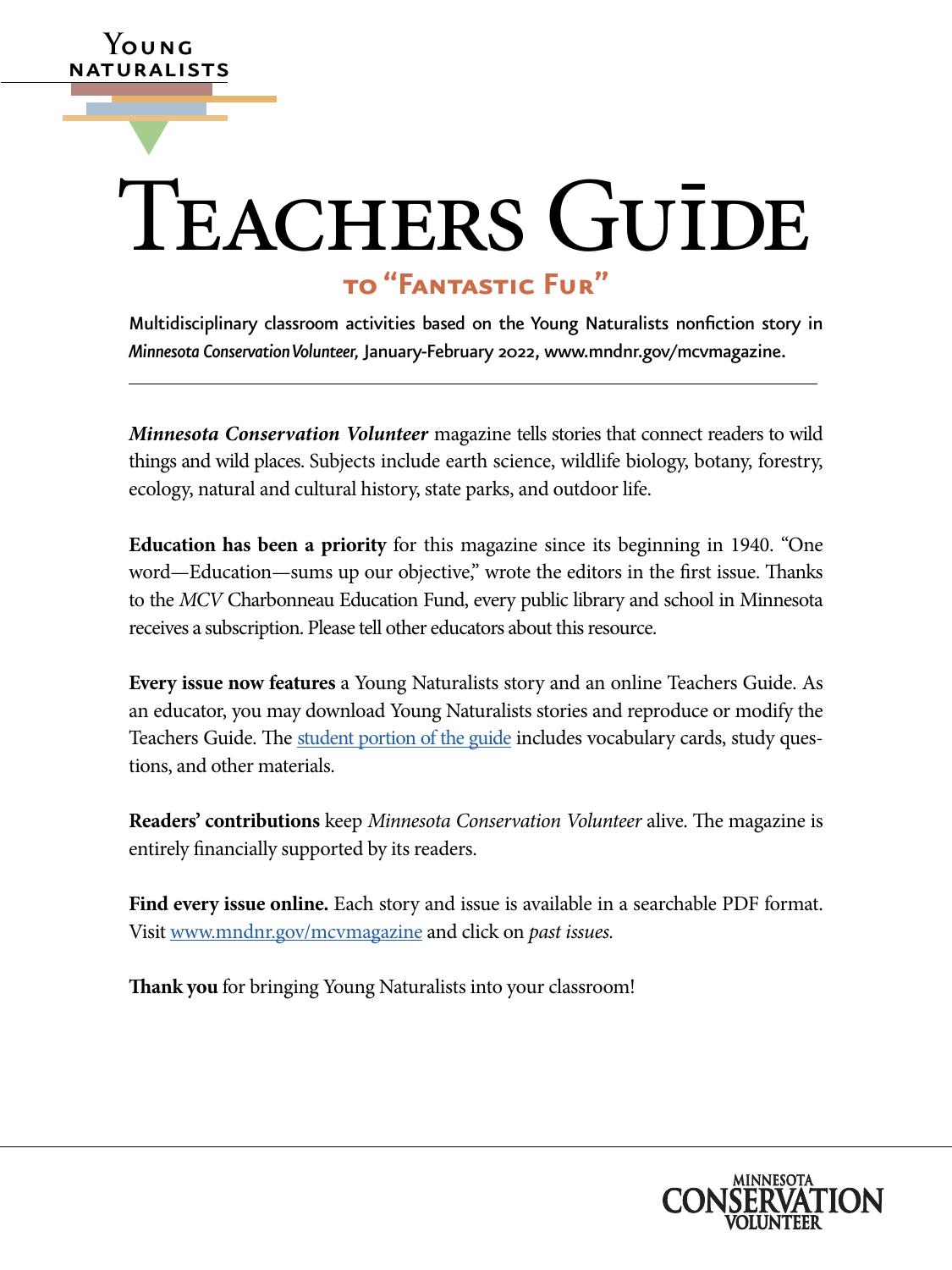# **"Fantastic Fur"**

Multidisciplinary classroom activities based on the Young Naturalists nonfiction story in *Minnesota Conservation Volunteer,* March–April 2020, [www.mndnr.gov/mcvmagazine.](http://www.mndnr.gov/mcvmagazine)



**SUMMARY.** Fur provides mammals with a variety of benefits. It protects their skin, provides insulation, offers protective coloration, and lots more. This Young Naturalists feature story describes what hair is and the various benefits it offers. It also looks at the ancient hair and ways in which people use hair to inspire innovation.

**SUGGESTED READING LEVELS.** Third through middle school grades

**MATERIALS.** KWL organizer; optional resources include dictionaries, video viewing equipment, Internet access and other print and online resources your media specialist may provide.

**PREPARATION TIME.** 15–30 minutes, not including time for extension activities.

**ESTIMATED INSTRUCTION TIME.** 30–60 minutes, not including extension activities.

**Minnesota academic standards applications.** "Fantastic Fur" activities described below may be used to support some or all of the following Minnesota Department of Education standards for students in grades 3–8:

**Science (\*coding is based on the 2019 commissioner approved draft of MN Academic Standards in Science) Science and Engineering Practices**

1.Asking questions and defining problems

2. Developing and using models.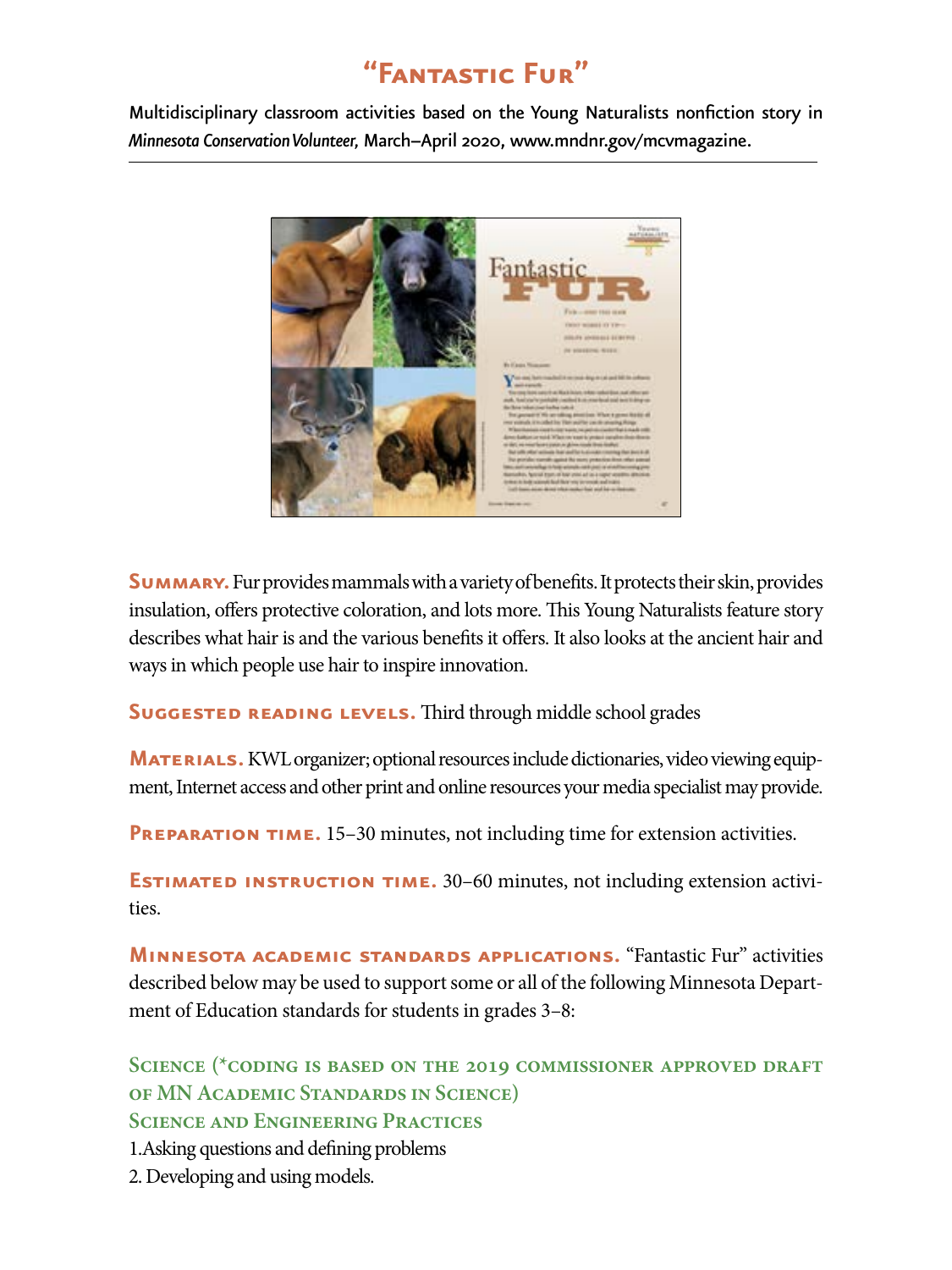3.Planning and carrying out investigations.

- 4. Analyzing and interpreting data
- 7. Engaging in argument from evidence
- 8. Obtaining, evaluating, and communicating information
- Crosscutting Concepts
- 5. Energy and matter
- 6. Structure and function)

## **Disciplinary Core Ideas**

Physical Sciences 1: Matter and its interactions; 3: Energy Life Sciences 1: From molecules to organisms: Structures and processes; 2: Ecosystems: Interactions, energy, and dynamics; 3: Heredity: Inheritance and variation of traits; 4: Biological Evolution: Unity and diversity Earth and Space Sciences 3: Earth and human activity

### **Social Studies**

Citizenship and Government (Benchmark 6.1.5.10.1) History (Benchmark 6.4.4.16.1) Geography (Benchmark 6.3.4.10.1)

**Math (grades 2-4)** Data Analysis (3.4.1.1, 4.4.1.1, 5.4.1.2, 6.3.3.1)

# **English Language Arts (Grades 3-8)**

Reading Benchmarks: Informational Text Key Ideas and Details (Benchmarks 3.2.1.1, 3.2.2.2, 4.2.1.1, 4.2.2.2, 5.2.1.1, 5.2.2.2, 6.5.1.1, 7.5.1.1, 8.5.1.1) Craft and Structure (Benchmarks 3.2.4.4, 4.2.4.4., 5.2.4.4; 6.5.4.4, 7.5.4.4, 8.5.4.4) Integration of Knowledge and Ideas (Benchmarks 3.2.7.7, 4.2.7.7, 4.2.8.8, 5.2.7.7, 5.2.9.9, 6.5.7.7) **Writing Benchmarks (Grades 3-8)** (Grades 3-8) Research to Build and Present Knowledge (Benchmarks 3.6.7.7, 4.6.7.7, 5.6.7.7, 6.7.7.7, 7.7.7.7, 8.7.7.7) **Speaking, Viewing, Listening and Media Literacy** (Grades 3-8) Comprehension and Collaboration Benchmarks 3.8.1.1, 4.8.1.1, 5.8.1.1, 6.9.1.1, 7.9.1.1, 8.9.1.1) **Language benchmarks Grades 3-8)** Vocabulary Acquisition and Use (3.10.4.4, 4.10.4.4, 5.10.4.4, 6.11.4.4, 7.11.4.4, 8.11.4.4, 6.11.6.6, 7.11.6.6, 8.11.6.6) **READING BENCHMARKS** Literacy in Science and Tecchnical Subjects (Grades 6-8)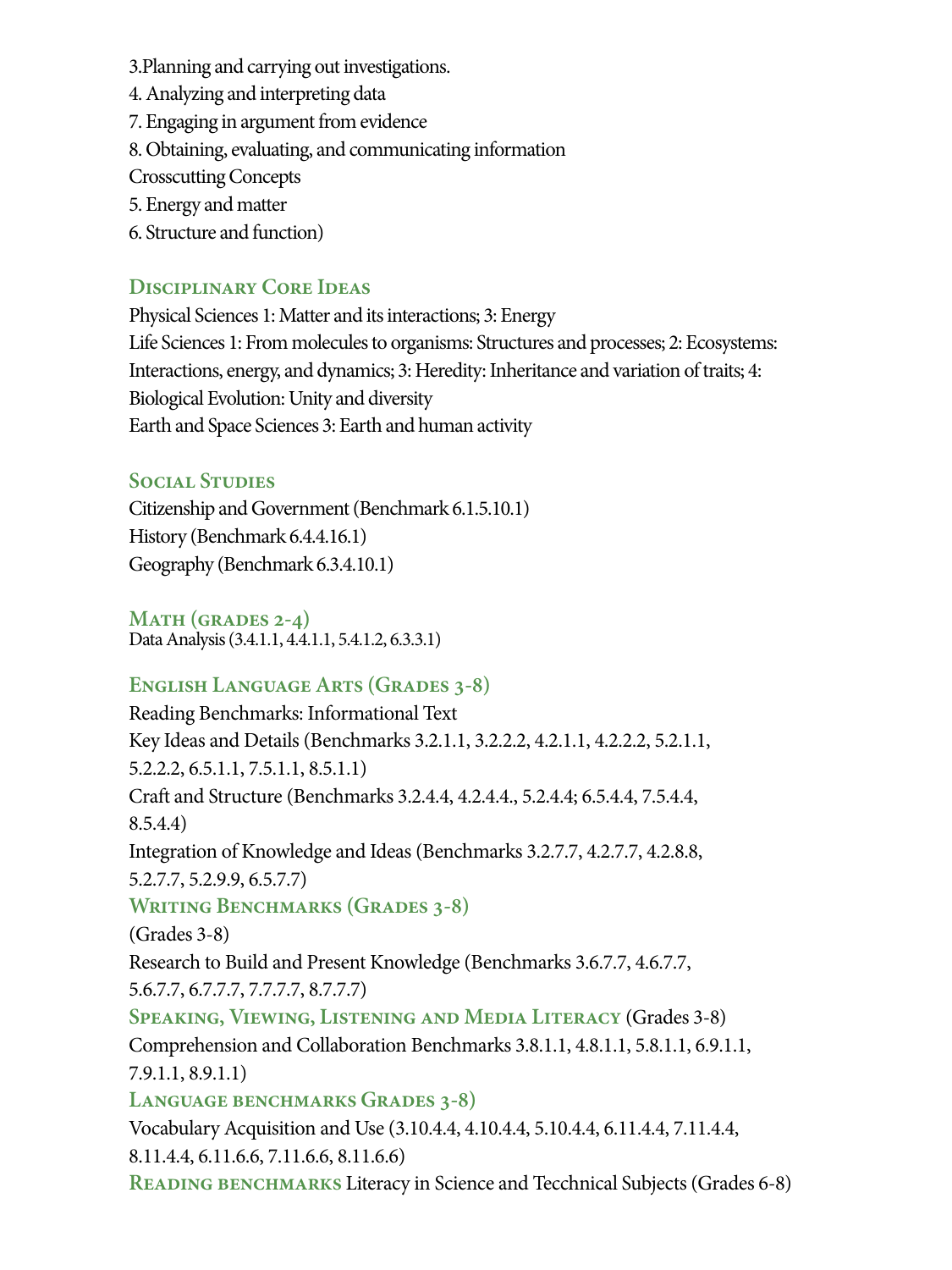### Key Ideas and Details (Benchmarks 6.13.1.1, 6.13.2.2) Integration of Knowledge and Ideas (6.13.8.8) **Writing benchmarks: Literacy in Science and Technical Subjects**  (**Grades 6-8)**  Research to Build and Present Knowledge (Benchmark 6.14.7.7)

For current, complete Minnesota Academic Standards, see [www.education.state.mn.us](https://education.mn.gov/mde/index.html). Teachers who find other connections to standards may contact *Minnesota Conservation Volunteer*.

**PREVIEW.** Ask your students what they know about fur. Give them a chance to share their ideas about animals that have fur and words that describe fur. Then divide them into small groups to do a  $KWL$  activity. Within the groups, have students describe what they know  $(K)$ about fur and what they wonder (W) about fur. Give each student a copy of the organizer (see [www.teach-nology.com/web\\_tools/graphic\\_org/kwl](http://www.teach-nology.com/web_tools/graphic_org/kwl/)) and encourage each to make notes during the group discussion. As you read and discuss the article you can compile a list of what they learn (L) while reading the article and related materials and participating in extension activities.

**VOCABULARY PREVIEW.** You can find a copy-ready vocabulary list at the end of this guide. Feel free to modify it to fit your needs. Share the words with you students and invite them to guess what they think they mean. Tell them you will be reading a story that will help them understand these words so they can use them in the future! As your students encounter these vocabulary words in the story, you may want to encourage them to infer meaning using context clues, such as other words in the sentence or the story's illustrations. Students also could be encouraged to compare their inferences as to what the words mean with their earlier guesses and with the definitions from the vocabulary list.

**STUDY QUESTIONS OVERVIEW.** Preview the study questions with your class before you read the article. Then read the story aloud. Complete the study questions in class, in small groups, or as an independent activity, or use them as a quiz.

**ADAPTATIONS.** Read aloud to special needs students. Abbreviate the study questions or focus on items appropriate for the students. Adapt or provide assistance with extension activities as circumstances allow.

**ASSESSMENT.** You may use all or part of the study guide, combined with vocabulary, as a quiz. Other assessment ideas include: (1) Ask students to describe what they learned about red-winged blackbirds. See the "learned" list from your KWL activity. (2) Have students write multiple-choice, true-false, or short-answer questions based on the article. Select the best items for a class quiz. (3) Have students create posters, podcasts, or videos to share their new knowledge with others.

**EXTENSION ACTIVITIES.** Extensions are intended for individual students, small groups,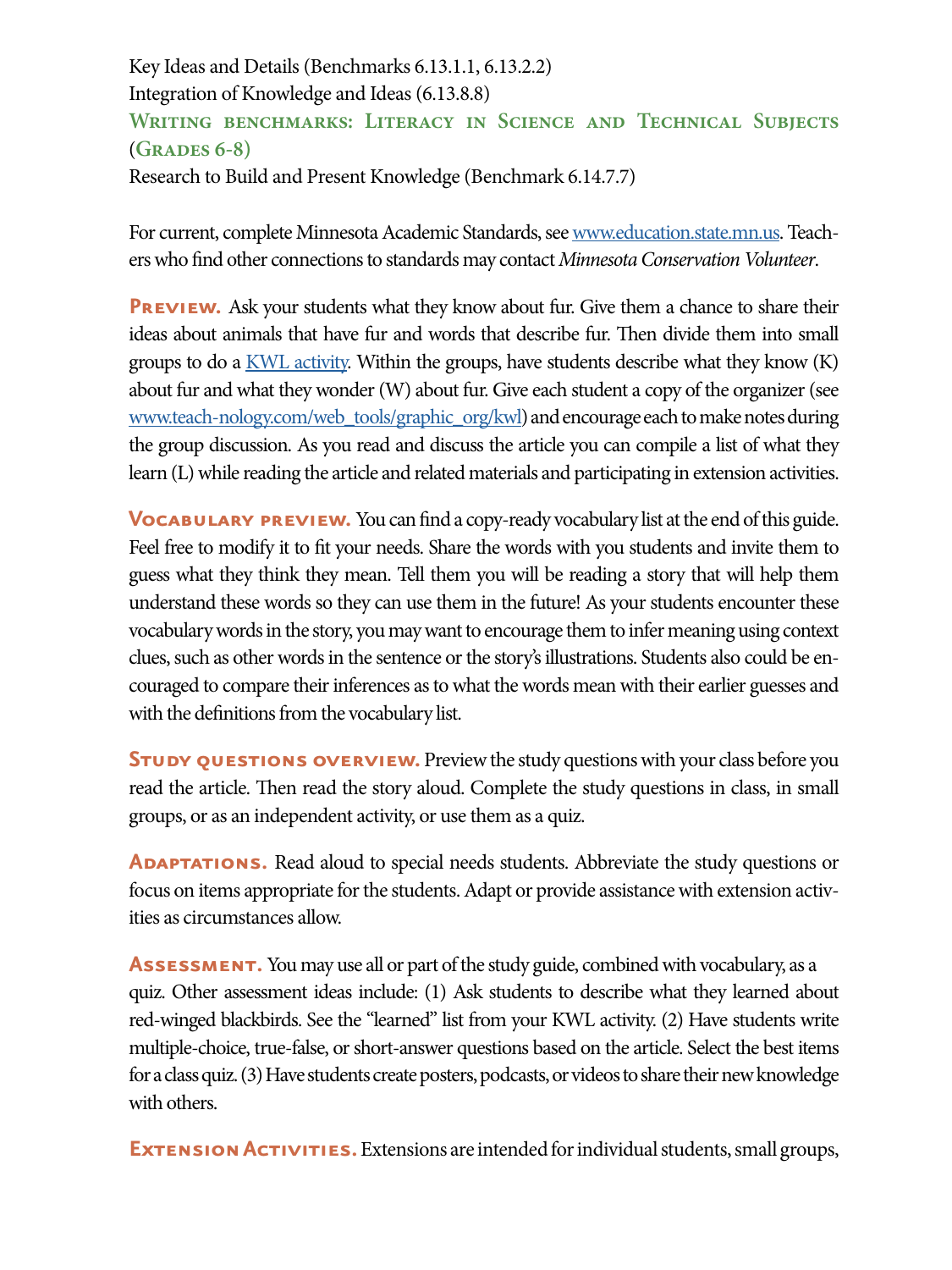or your entire class. Young Naturalists articles provide teachers many opportunities to make connections to related topics, to allow students to follow particular interests, or to focus on specific academic standards.

1. Fur helps keep mammals warm in winter or in water by trapping their body heat close to their body. Investigate the concept of insulation. What characteristics of fur make it good for insulation? What role does the air trapped in between hairs play? What does this tell us about how we might design clothing, buildings, etc., to better trap heat? Younger students could be asked to construct an explanation using evidence from multiple sources for how fur helps mammals survive. Older students could design and conduct an investigation stemming from questions that have arisen from the article and their discussion (for example: Do some types of fur trap heat better than others? Which is a better insulator, feathers or fur? Does layering (and order of layers) affect insulation? Does size of mammal effect insulation? Is snow a good insulator?). The lesson "How Warm is My Fur?" from ["Furs of Alaska Mammals: A Teacher's Guide"](http://https://www.adfg.alaska.gov/static/education/educators/pdfs/furs_of_alaska_mammals_teachers_guide.pdf) provides ideas for simple experiments investigating the insulating properties of different furs and other materials by wrapping them around warm potatoes and measuring and graphing temperature changes over time.

2. Explore the role fur played in the history of Minnesota. How did furbearing animals affect when, how, and where Europeans and their descendants explored and settled Minnesota? How did they affect Europeans' interactions with Indigenous people? How was the use of fur by European settlers different from the use by Indigenous peoples? Older students could be asked to use multiple information sources to explore how European and Indigenous people have made, and currently make, decisions about how to use and manage natural resources.

3. Should animals be killed for their fur? Does it matter if they are wild or domestic animals? This topic could be used toward supporting students in learning to respectfully and productively discuss and disagree, using the following approach by author [and educator Brittany Collins.](https://www.edutopia.org/article/teaching-students-disagree-productively) Initially, use a "story circle" for sharing opinions. This is a space for differing opinions to coexist in a nonjudgmental way, where students take turns sharing perspectives that might be grounded in anecdotes, experiences, beliefs, etc. During the sharing, students are reminded to listen and ask clarifying questions, but not yet debate. Students then are asked to retell or restate another student's point of view (either as a group or in pairs as "story partners") as if it were their own, which can build careful listening and empathy. Next, hold a mock debate, where students argue in support of a viewpoint with which they disagree. The debate could include conducting research, preparing an argument and rebuttal, and debriefing. Finally, ask students to think about where there were similarities across the arguments and what themes united them. Prompt students to think about how differences strengthen communities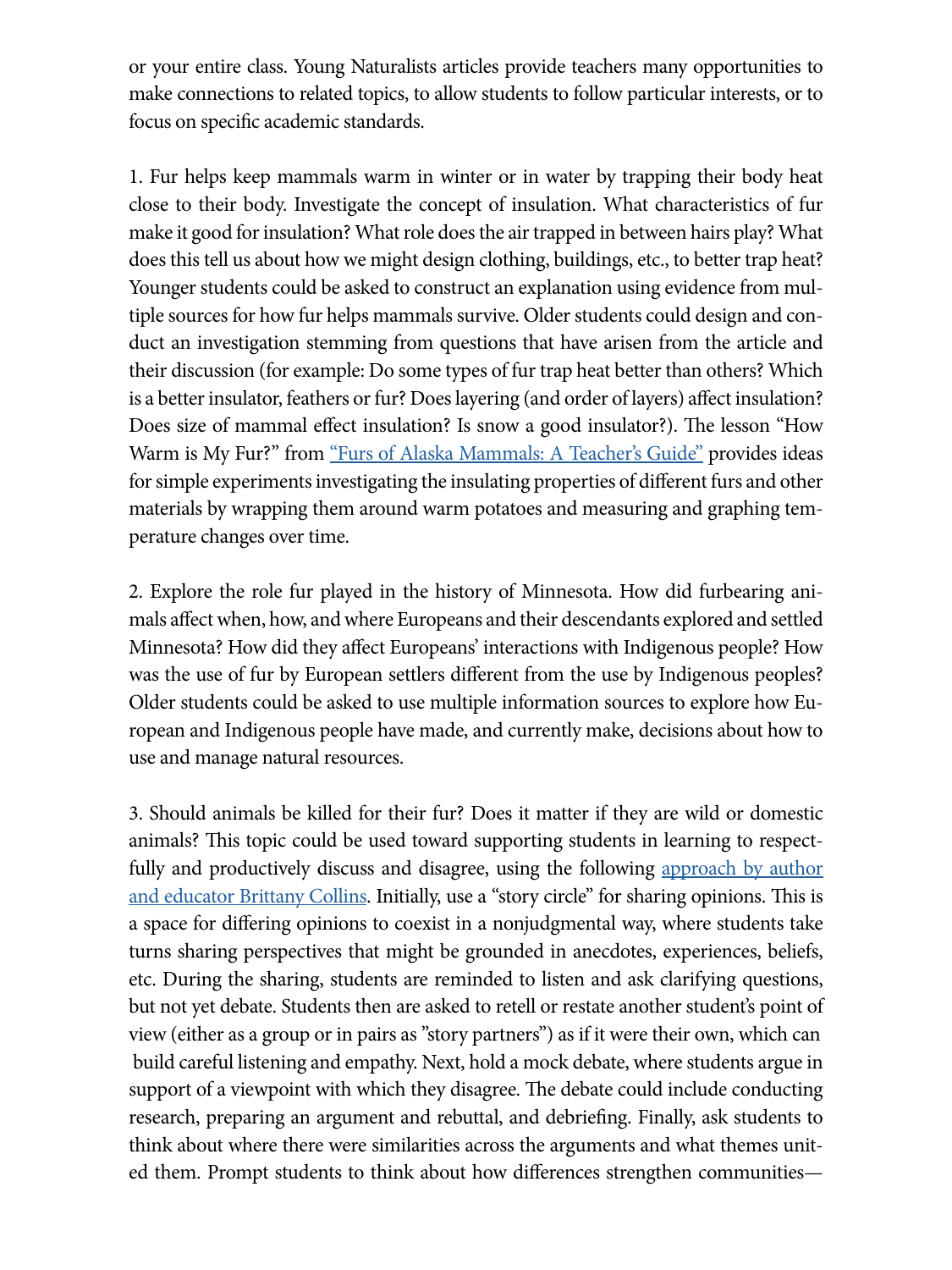whether classrooms or communities more broadly.

4. The article tells us that both hair and porcupine quills are made from a molecule called keratin. Take a deep dive into this ubiquitous substance. What exactly is it? What kinds of animals make it? What kinds of animal parts of made of keratin? What traits does keratin have that make it perform its functions well? Do any plants make keratin? Students could be asked to develop a model to represent their understanding of keratin within the context they investigated.

5. The story mentions humans have about 100,000 hairs on their heads. The diagram on page 48 shows the three layers of a piece of hair that collectively create a very strong hair fiber. Invite students to design and conduct an investigation into how strong a strand of their hair is (by, for example, how much weight it holds before breaking). Does hair texture and/or color influence the strength of hair? Ask students to make a hypothesis and then carry out an experiment to test their hypothesis. Students could also be asked to investigate if human hair is stronger than the hair of an animal such as a dog. After conducting their experiments, have students speculate about and then obtain information regarding how different traits of hair affect their ability to help an animal survive.

6. Does the fur of snowshoe hares and weasels literally turn from brown to white as winter approaches, and back again in springtime? Or do they shed the old fur and grow new twice a year? Put on your detective hats and find out! This exploration offers a great opportunity to learn about how animals use daylength and hormones to prepare for the change of seasons, rather than waiting for weather to change.

7. Did you know that no two species of mammals have the exact same hair structure? Each has its own characteristic microscopic hair structure patterns. This comes in useful for biologists as the identify prey species from hair remnants in scat, owl pellets, and other feeding caches. This also comes in handy when museums are trying to verify things that might be in their collections to ensure authenticity of artifacts. Wildlife forensic specialists also use unique hair structure patterns to identify species in their work to solve wildlife-related crimes involving the exotic pet trade, poaching, and even oil spills. Encourage students to learn more about what a wildlife forensic specialist does. If possible, invite one to your classroom or to talk with students virtually to share more about what they do and how they became one.

#### **Web Resources**

**Minnesota DNR** [Trapping and Furbearers](https://www.dnr.state.mn.us/recreation/hunting/trapping/more.html)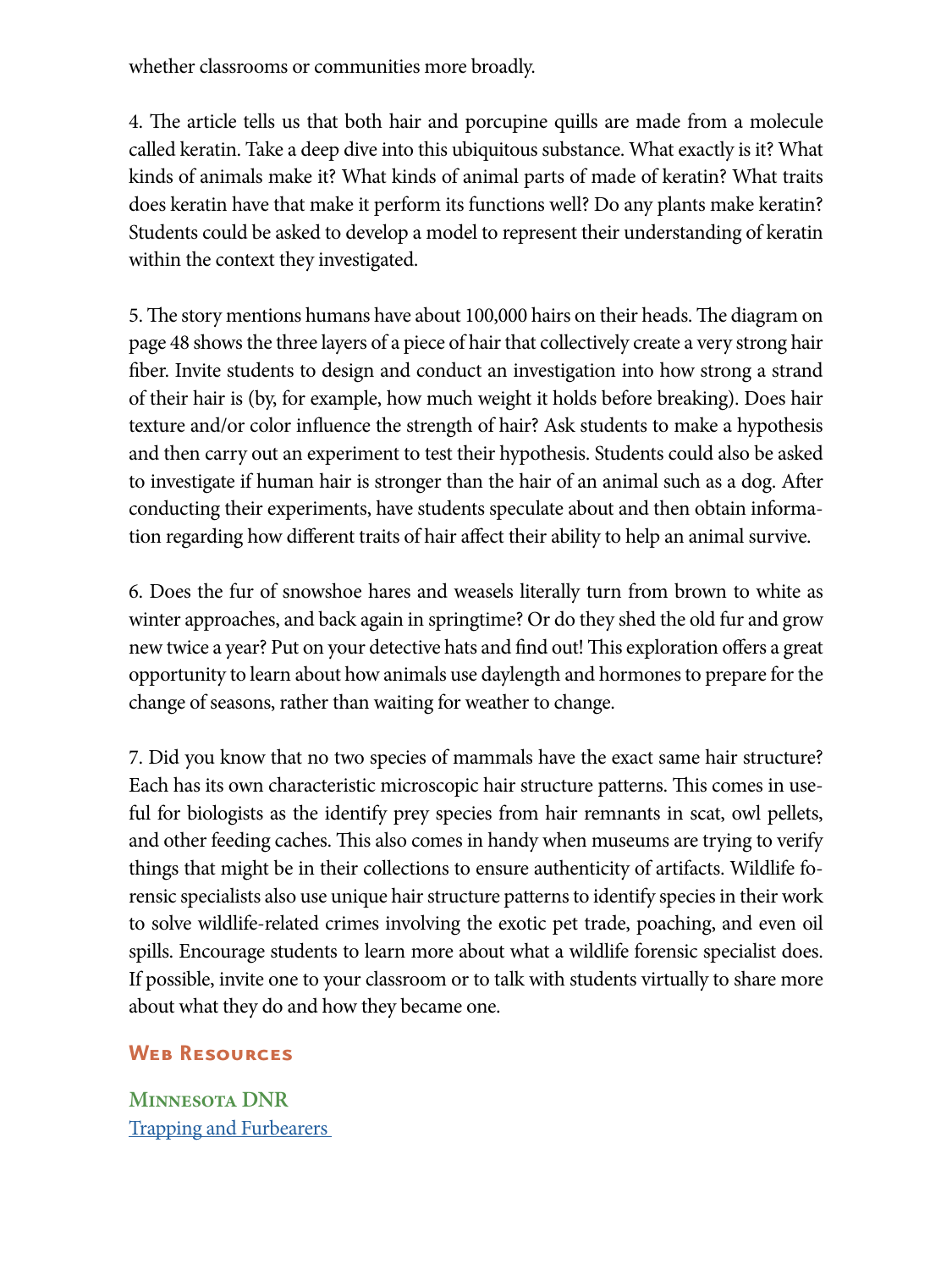**General Teacher and Student Resources** [Minnesota DNR Teachers' Resources](http://www.dnr.state.mn.us/education/teachers/index.html) [DNR Kids Page](http://www.dnr.state.mn.us/dnrkids/index.html)

**Related MCV articles** [The Nature of Feathers](https://webapps15.dnr.state.mn.us/volunteer_index_api/past_issues/article_pdf?id=2103) [Color by Nature](https://webapps15.dnr.state.mn.us/volunteer_index_api/past_issues/article_pdf?id=8288)

#### **Study questions answer key**

1. Name three benefits fur provides. **Answers may vary, but might include warmth, protection from bites, camouflage, and ability to sense surroundings.**

2. Match the hair parts with the function: **Guard hairs – give the animal color, protect from injury due to rubbing, shed water Underhairs – insulate, keep skin dry Cortex – holds pigments and moisture Sebaceous glands – secrete oil Nerves – send signals from the hairs to the brain** 

- 3. What part of a hair gives it color?
- a. medulla
- **b. cortex**
- c. cuticle

4. Name three ways a deer's winter hair is different from its summer hair. **It** i**s longer, it is hollow, it is filled with air.** 

5. What kinds of hair helps a mammal sense objects around them? **whiskers**

6. The ability to trap air in fur is called **entrainment**.

7. How does a beaver benefit by trapping air in its fur? **The air helps insulate the animal because it doesn't conduct heat as well as water does.**

8. True or false: Mammals use hair to sense food in the ocean. **True**

9. **Spots** and **barring** help cats sneak up on their prey by providing camouflage in habitats with lots of different colors and textures.

10. True or false: Sea otters are native to Minnesota. **False – they live in oceans**.

11. Which has longer whiskers: wild dogs or wild cats? **Wild cats**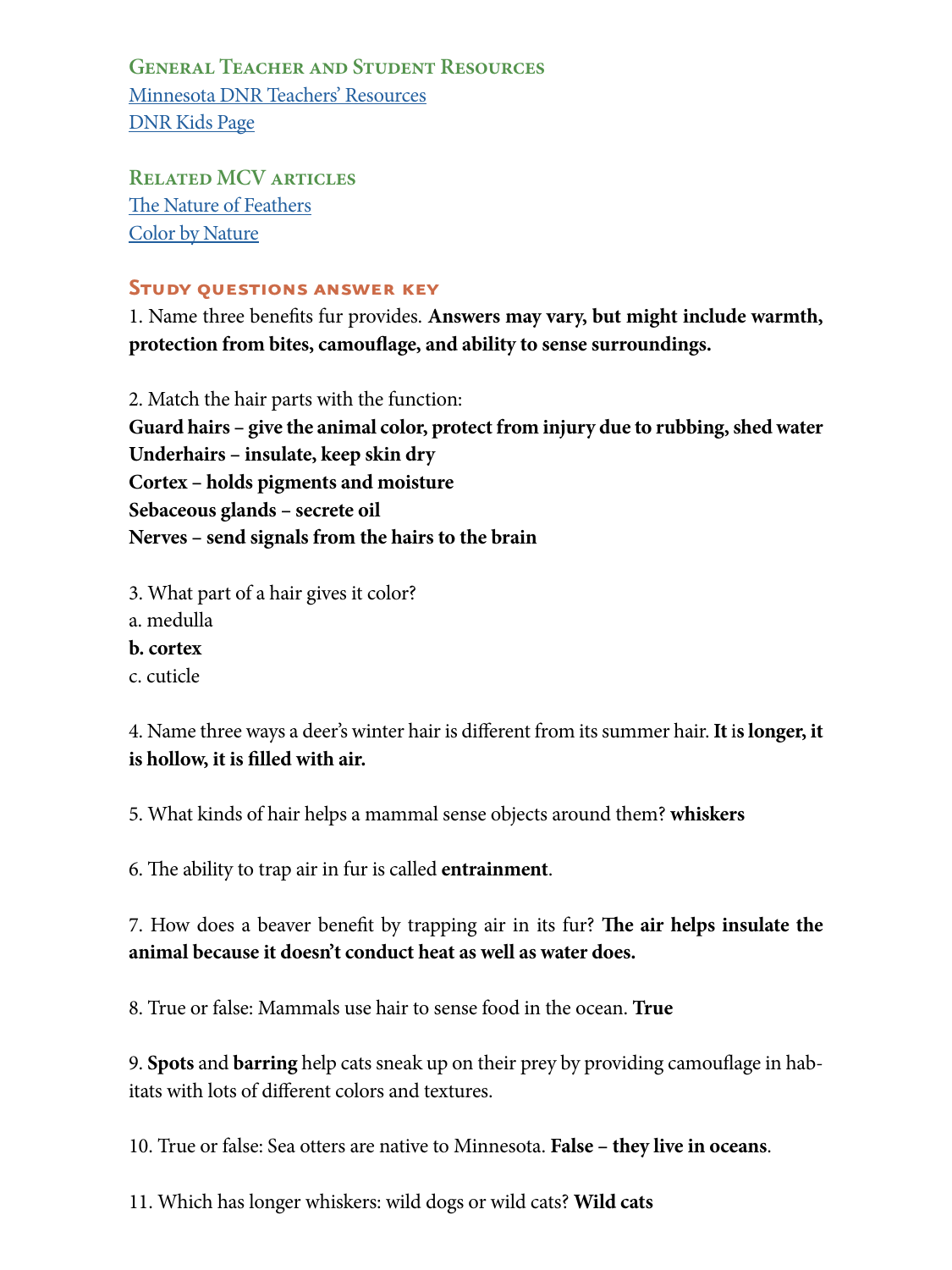12. How do mammals use piloerection?

- a. To signal aggression
- b. To trap air near their skin
- c. To sense objects around them
- d. All of the above

e. **a & b**

CHALLENGE: On the time line below, mark the approximate time for each of these events:

A. The age of the oldest known mammal fossils **(200)**

B. The period during which small, furry mammals became abundant **(141–65)**

C. When Spinolestes xenarthrosus was alive **(125)**

 $X \longrightarrow X$ 200 million years ago 100 million years ago Today

#### **Minnesota comprehensive assessments answer key.**

1 What is the difference between hair and fur? **Fur is a subcategory of hair. It is hair that is densely packed together.** 

2. Name one thing besides hair that makes mammals different from other animals. **They produce milk for their young.**

3. Name three ways the story tells us that the color of fur helps an animal survive. **1. It provides camouflage. 2. It distracts a predator. 3. It warns predators of trouble.**

- 4. Why did MIT scientists make fake fur?
- a. They were trying to design more waterproof clothing
- b. They wanted to understand how air entrainment works
- c. They were trying to design warmer clothing
- d. **b and c**
- e. All of the above

5. The article tells us that Native Americans valued bison for their dense underfur. Why do you think did they consider this valuable? **The article implies but does not state that it helped people stay warm, too. Answers may vary; accept any that include the concept of retaining heat.** 

Place the following in order of shortest to longest:

- **1. American pygmy shrew hair**
- **2. Sea otter undercoat fur**